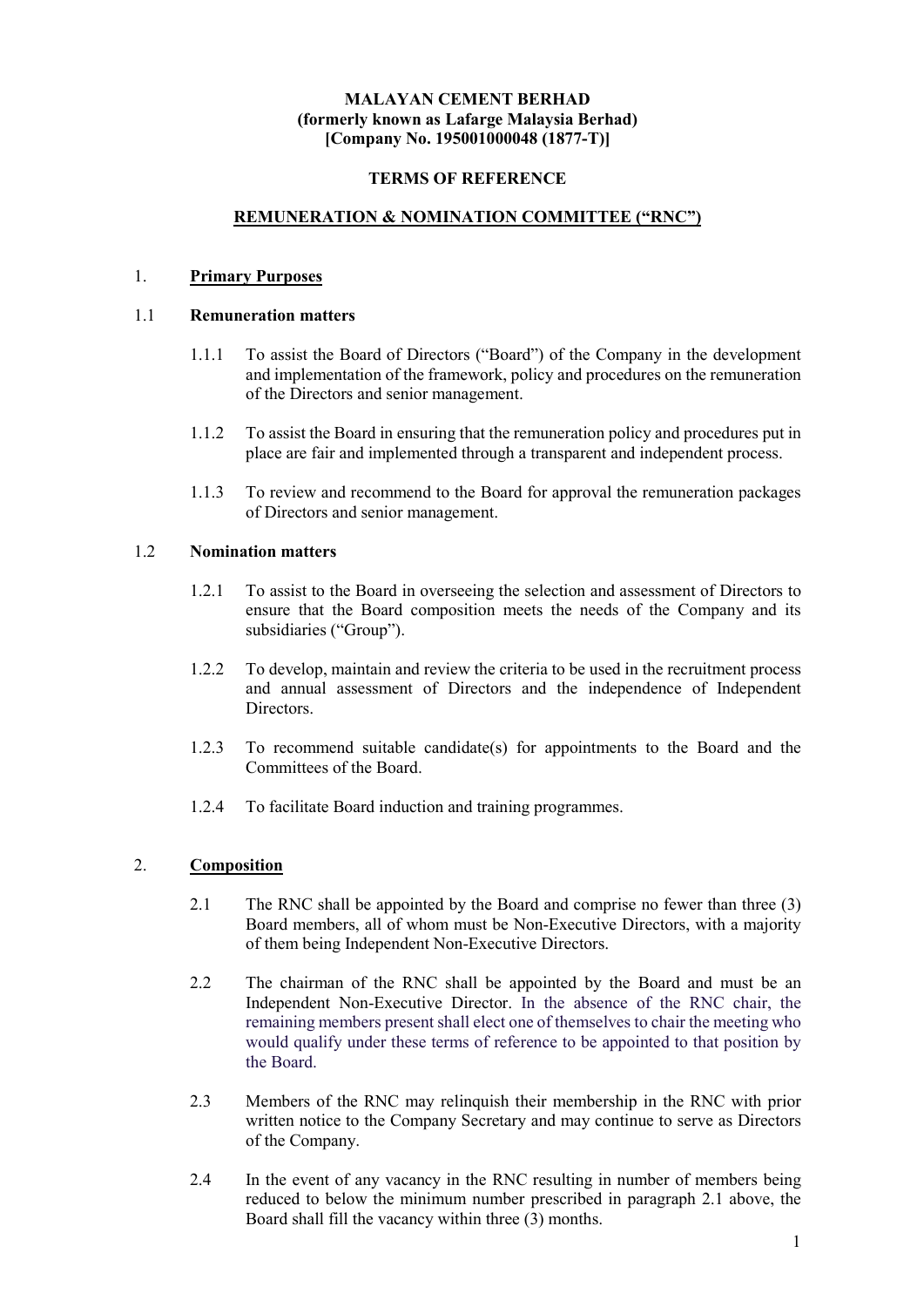# 3. Authority

In carrying out its duties and responsibilities, the RNC shall -

- 3.1 have the resources required to perform its duties;
- 3.2 have full and unrestricted access to any information pertaining to the Company and the Group;
- 3.3 be able to draw advice and/or enlist the professional services of experts it considers necessary; and
- 3.4 have access to the advice and services of the Company Secretary.

### 4. Functions, Duties and Responsibilities

 The RNC shall be responsible for carrying out the functions and duties detailed below for the Company and the group as a whole, as appropriate:

#### 4.1 Remuneration Functions and Duties

- 4.1.1 Develop and agree on the remuneration policy and procedures with the Board, including the fee structure and level of remuneration for Executive Directors of the Board and senior management.
- 4.1.2 Review and recommend to the Board on the remuneration of Non-Executive Directors, particularly on whether the remuneration remains appropriate to each Director's contribution by taking into account the level of expertise, commitment and responsibilities undertaken.
- 4.1.3 Review and recommend to the Board on the total individual remuneration package for Executive Directors and senior management personnel including, where appropriate, bonuses, incentive payments within the terms of the agreed remuneration policy and based on individual performance.
- 4.1.4 Ensure that no Director or senior manager is involved in any decisions as to their own remuneration outcome.
- 4.1.5 When recommending incentive schemes/plans (equity or non-equity based), to ensure that the linkage between pay and performance is robust.
- 4.1.6 Review the ongoing appropriateness and relevance of the remuneration policy and procedures to ensure that they are in line with the risk strategy and corporate values of the Company.
- 4.1.7 Review, if any, the compensation commitments or severance payments for Executive Directors and senior management in the event of early termination of employment or service contracts.
- 4.1.8 Oversee the qualitative and quantitative disclosures of remuneration made in the annual reports, corporate governance reports and notices of general meetings.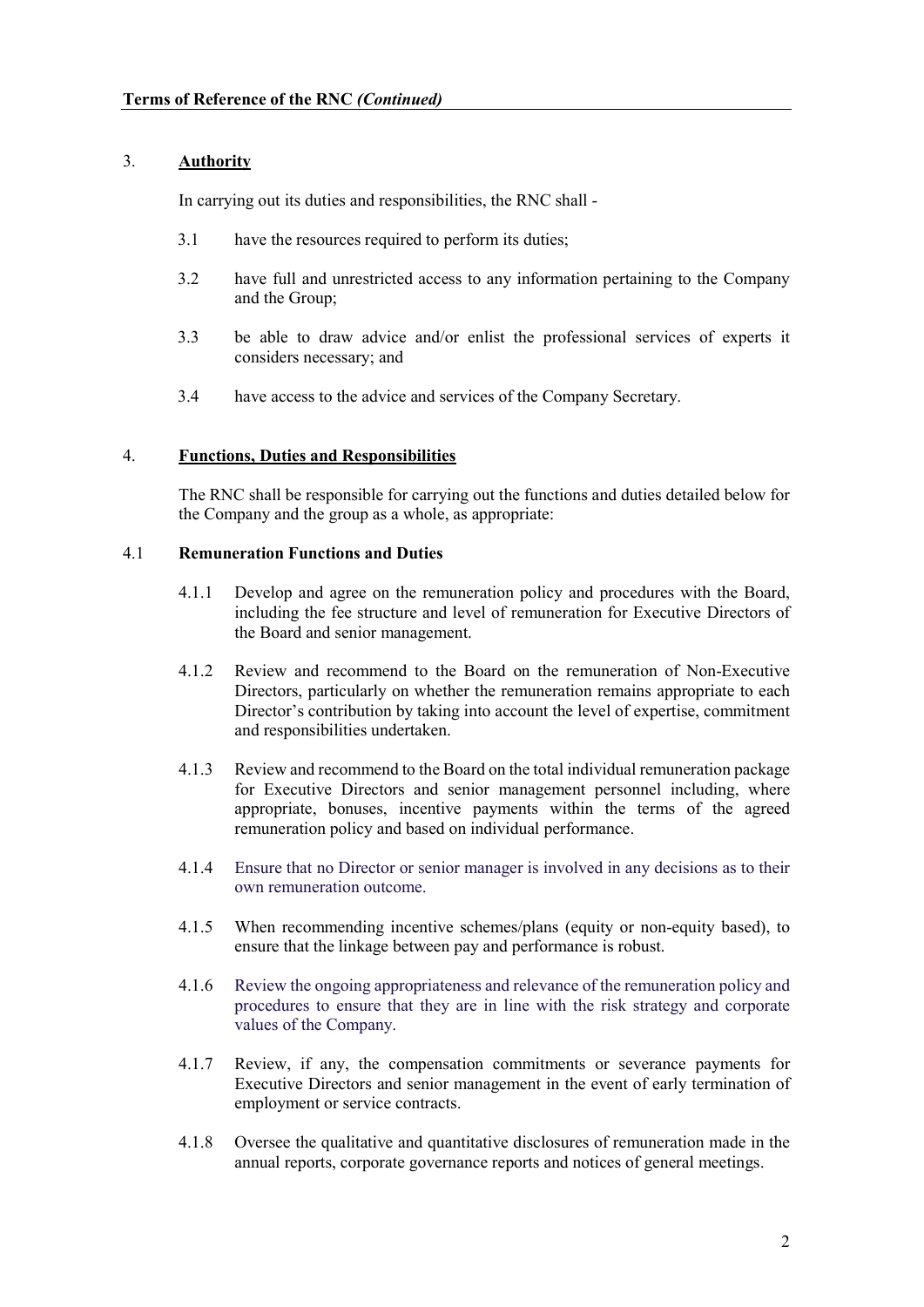### 4.2 Nomination Functions and Duties

- 4.2.1 To formulate nomination, selection and succession policies for members of the Board.
- 4.2.2 To recommend to the Board suitable candidates for appointments, the reappointments/re-election of Directors to the Board and any removals, and appointment of members of Board Committees established by the Board. In making its recommendation, the RNC should consider and assess the candidates' character, skills, knowledge, expertise and experience, professionalism, integrity, competence, commitment, contribution and time to effectively discharge his/her role as a director, and in the case of candidates for the position of independent non-executive directors, to evaluate the candidates' ability to discharge such responsibility/functions as expected from independent non-executive directors.
- 4.2.3 Review annually the overall composition of the Board in terms of the appropriate size, mix of skills, experience and other qualities of the Board, the balance between executive directors, non-executive and independent directors, and other core competencies required.
- 4.2.4 Assess annually the effectiveness of the Board and Board Committees as well as the contribution by each individual Director and Board Committee.
- 4.2.5 Establish a set of quantitative and qualitative performance criteria to review and evaluate the performance of each member of the Board.
- 4.2.6 Develop criteria to assess independence for application by the Board upon admission, annually and when any new interest or relationship develops.
- 4.2.7 Establish a policy formalising Board's approach to boardroom diversity and ensure disclosure in the Annual Report its gender diversity policies.
- 4.2.8 Facilitate and determine board induction and continuing education programmes to be provided for the Board in areas that would best strengthen their contributions to the Board.
- 4.3 Other relevant functions and duties
	- 4.3.1 Make any recommendations to the Board it deems appropriate on any area within its remit where action or improvement is needed.
	- 4.3.2 Provide clarification to shareholders during general meetings whenever required on the RNC's activities and/or matters within its area of authority and responsibility.

# 5. Meetings

5.1 The quorum for the RNC meeting shall be two (2) members. No business shall be transacted at any meeting of the RNC unless the quorum is present. The meeting of the RNC shall be governed by the provisions of the Company's Constitution relating to Board meetings unless otherwise provided for in these terms of reference.